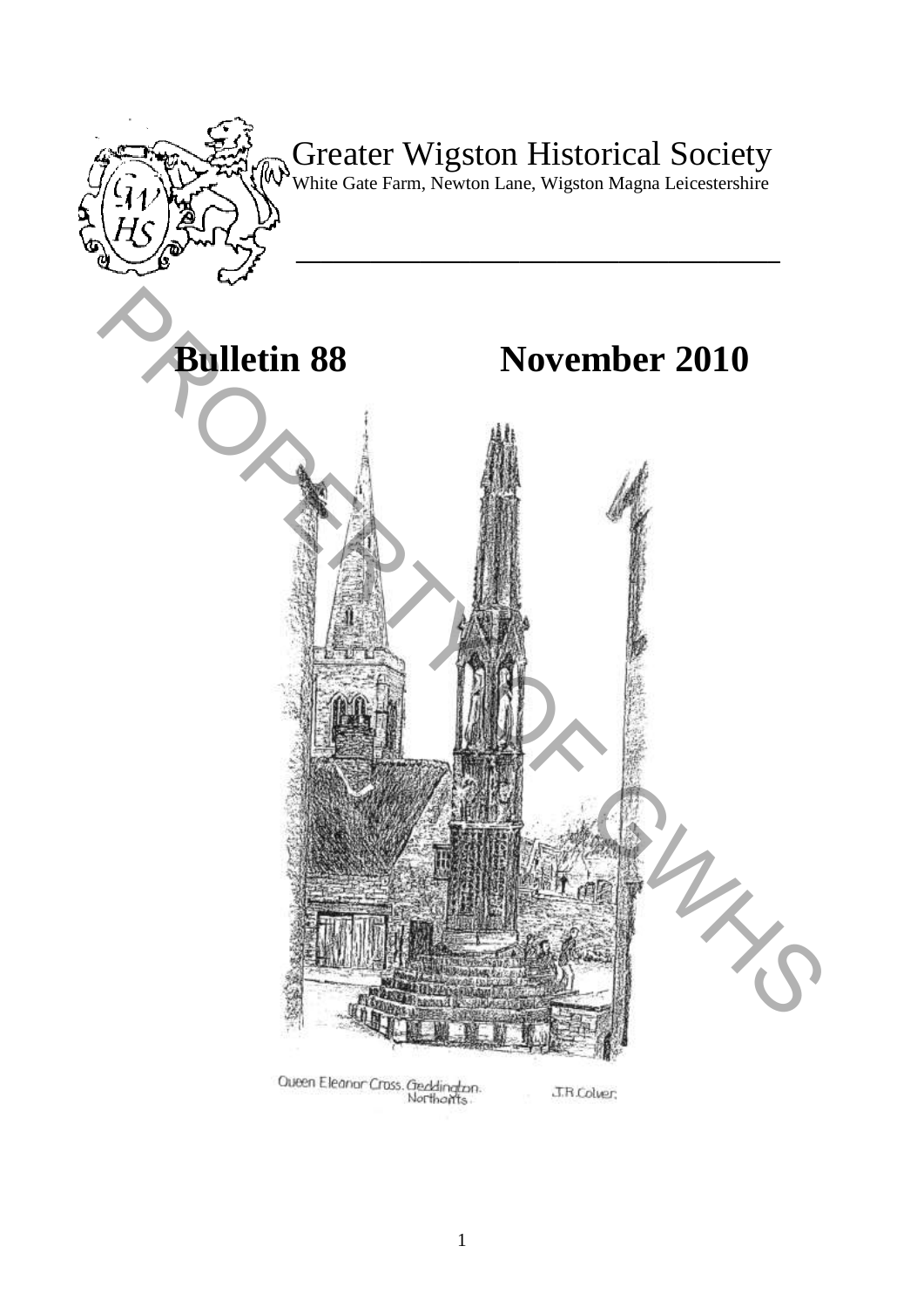#### **PROGRAMME OF MEETINGS – NOVEMBER 2010 TO JUNE 2011**

## **Wednesday 17th November 2010**

History & Operation of Radio Leicester – Russell Hobbs 7.30p.m. U.R. Church Boys' Brigade Rooms.

## **\*Wednesday 15th December 2010**

Social Evening with Quiz & Local Picture Show – Mike & Linda Forryan 7.30p.m. U.R. Church Boys' Brigade Rooms.

## **Wednesday 19th January 2011**

The Green Bicycle Mystery – Gerry Broughton 7.30p.m. U.R. Church Boys' Brigade Rooms.

## **Wednesday 16th February 2011**

A.G.M. followed by 'Where I worked' contributions from members (Part II) 7.30p.m. U.R. Church Boys' Brigade Rooms.

## **Wednesday 16th March 2011**

Newsreels from the 1940s & 1950s – Mike Forryan & Tony Lawrance 7.30p.m. U.R. Church Boys' Brigade Rooms.

## **Wednesday 20th April 2011**

Canal People – Mary Matts (to be confirmed) 7.30p.m. U.R. Church Boys' Brigade Rooms.

## **Wednesday 18th May 2011**

Visit to Kibworth followed by supper at The Rose & Crown (to be confirmed) Meet 7p.m. Paddock Street Car Park to share transport.

## **\*\*Wednesday 15th June 2011**

Visit to John Taylor Bell Foundry, Loughborough Meet 6.30p.m. Paddock Street Car Park to share transport.

\* Please note there will be a £2 00 charge to cover the cost of refreshments for the December meeting. This will be collected on the night. **EVERIGING 15<sup>th</sup> December 2010**<br> **Social Evening with Quiz & Local Picture Show – Mike & Linda Forryan**<br> **7.30pm. U.R. Church Boys' Brigade Rooms.**<br> **Wednesday 19<sup>th</sup> January 2011**<br> **The Green Bicygle Mystery – Gerry Bro** 

\*\* Please see note about this trip on page 5.

\* \* \* \* \* \* \* \* \* \* \* \* \* \* \* \* \* \* \* \* \* \* \* \* \* \* \* \* \* \* \* \* \* \* \* \* \* \* \* \* \* \* \* \* \* \*

The Bulletin is published three times a year on  $1<sup>st</sup>$  March, July and November. Articles etc.(which are always welcome) should be submitted to the Editor, Tricia Berry, three clear weeks before publication date please.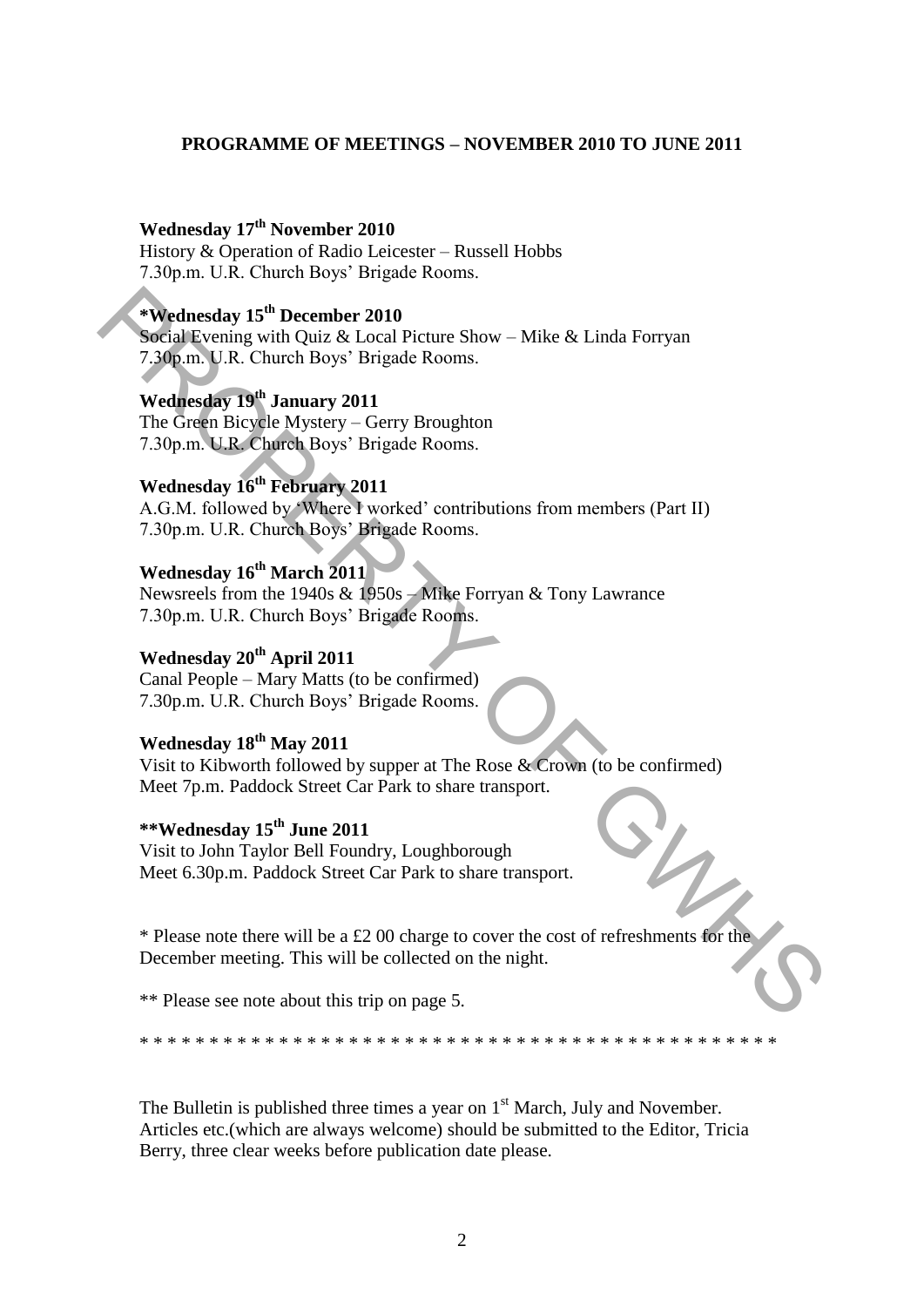#### **FRONT COVER**

Jim Colver's drawing this time features the Queen Eleanor Cross at Geddington, Northamptonshire. This cross was one of twelve erected by King Edward I in memory of his wife Queen Eleanor of Castile.

Edward was in Scotland when his wife was taken ill while travelling north to join him. Her party stopped at The Manor House at Harby near Lincoln where she died on 28/11/1290. Her body was embalmed at Lincoln and then brought on the 210 mile journey back to London for burial. At each of the twelve places that the cortege rested overnight Edward commissioned memorial crosses which were worked on by several artists to individual designs. The places were Lincoln, Grantham, Stamford, Geddington, Hardingstone, Stoney Stratford, Woburn, Dunstable, St. Albans, Waltham (now Waltham Cross), Westcheap (now Cheapside), and Charing (now Charing Cross).

All but the ones at Geddington, Hardingstone and Waltham Cross were destroyed during the Civil War. In some cases fragments survive in local museums and new replacement memorials or plaques have been erected on or near the original site. At Charing Cross the original cross was to the south of Trafalgar Square and is now occupied by a statue of King Charles I on horseback. A plaque set in the ground behind this statue states that the mileage distances on road signage from London is still measured from this point. A replica Eleanor Cross made in 1863 now stands outside Charing Cross Station. 28/11/1200. Her body was embalmed at Lincoln and then borough to nthe 210 mile<br>
26/11/1200. Her body several overlige rested<br>
compact be London for burial. At each of the twelve places that the cortege rested<br>
compact Eur

Queen Eleanor was born in Castile, Spain in 1241. She is buried in Westminster Abbey close to her father-in-law King Henry III.

## **AUGUST MEETING**

\* \* \* \* \* \* \* \* \* \* \* \* \* \*

The subject of Brian Johnson's talk for this month was Leicester's Prefabs. A few of these low cost homes had been brought into use before the Second World War, but it was the need to re-house the many families made homeless by bombing that caused the authorities look seriously at this solution.

The Government announced their Temporary Housing Programme (THP) and in 1944 Lord Portal, the Minister of Works, introduced the Portal Prototype Bungalow which set the standard. There were nine specific criteria: they had to be 635sq.ft. in area, last 10/15 years, make best use of available materials, minimum use of timber, no bricks even for chimneys, back to back kitchens and bathrooms to share common plumbing fitments, factory made parts wherever possible, units not to be more than 7ft 6ins. wide, (the width of a lorry's load, wider and a police escort was necessary), could be erected easily on site with minimum building skills. Several manufacturers were used, with different designs but all had a living room, fully fitted kitchen with pantry, bathroom and two bedrooms, and were well supplied with cupboards and wardrobes. They usually had a steel frame made by car manufacturing companies, and panels and roof of cast concrete or sawdust/asbestos/cement compound. They cost about £550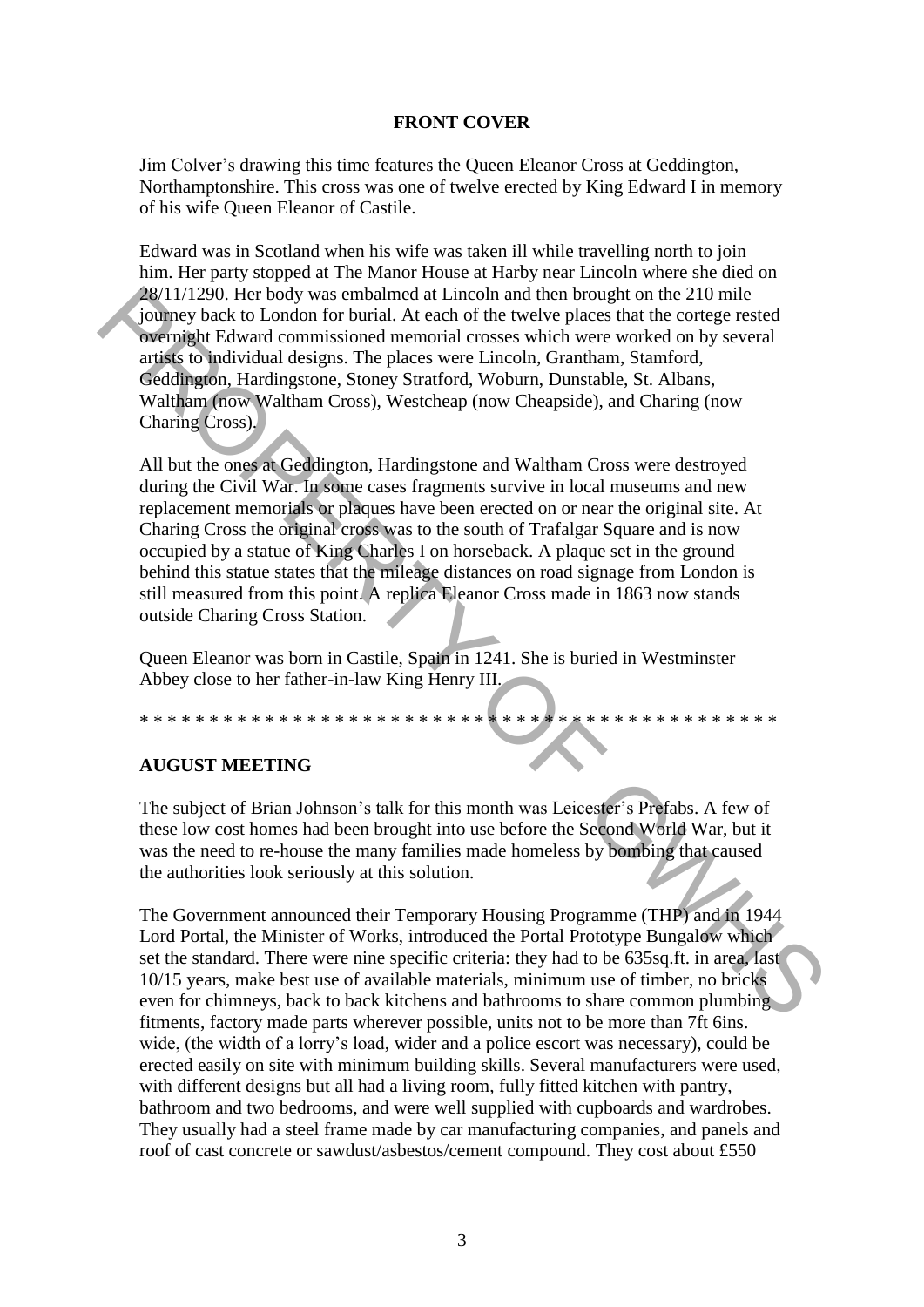each and could be erected anywhere, no planning permission needed. Some were also imported from America.

After the war returning service personnel and the slum clearance programme, which had been halted during the war, meant there was still a serious housing shortage. The THP was speeded up, with the Aircraft Industries Research Organisation for Housing (AIROH), displaying a new aluminum bungalow which was similar to the Portal but more expensive. The AIROH was designed by aircraft engineers led by Jim Payne, who had been responsible for the design of the famous D-Day Mulberry Harbour. Production took place at the Bristol Aeroplane Company's factory using surplus new aluminum which had been bought for war planes, and re-cycled material from crashed and obsolete ones. The AIROH was made in four 22ft.6in x 7ft.6in panels complete with cupboards and fittings, and all pre-wired and ready glazed. Even the doors and guttering were factory fitted. Once delivered they could be assembled onto a preprepared base with services already installed, by six unskilled workers (often POWs) in four hours.

The bungalows were generally very popular especially with people who had never been used to an inside toilet, bath and fitted kitchen before. The only serious disadvantage was poor insulation which meant they were too hot in summer and really cold in the winter. There were prefabs in Coleman Road at the back of the General Hospital, at New Parks, Ambassador Road, Hinckley Road, Hockley Farm Road, Hughenden Drive and Groby Road. There were smaller numbers in many towns and villages in the county. A very few survive, but most have now been demolished. Some have had a make-over and are now clad in brick, with raised, tiled roof and proper chimney. Who had been responsible for the design of the famous D-Day Mulberry Harbour.<br>
Froduction took place at the Bristol Acrophane Company's factory using surplus new<br>
aliminim which had been bought for war planes, and e-cycle

After some questions and discussion the Chairman, Mike Forryan, thanked Brian for a really interesting talk.

#### **SEPTEMBER MEETING**

This fascinating talk by Derek Seaton focused on the research for his soon to be launched book This Gallant Steelback, W.E. Boulter VC, rather than its content. Starting with the very willingly shared information gathered for a short biographical article, which featured in the Who's Who series of this Bulletin some years ago, Derek set out on a huge voyage of discovery.

'Billy' Boulter was born and grew up in Wigston, he left school aged 12, and went to work in the drapery department of the local Co-operative store, later moving to a similar post at another Co-op store in Kettering. It was from there that he signed up with six friends for service in World War I, joining the  $6<sup>th</sup>$  Service Battalion, Northamptonshire Regiment, one of the 'pals' brigades.

He won the V.C. for taking over his platoon when the officers were killed, knocking out an enemy position even though badly injured, and thus saving many comrades' lives. Receptions to celebrate his award were held at Northampton, Kettering and at Wigston. At Northampton, 20,000 people turned out at Abington Park to welcome him.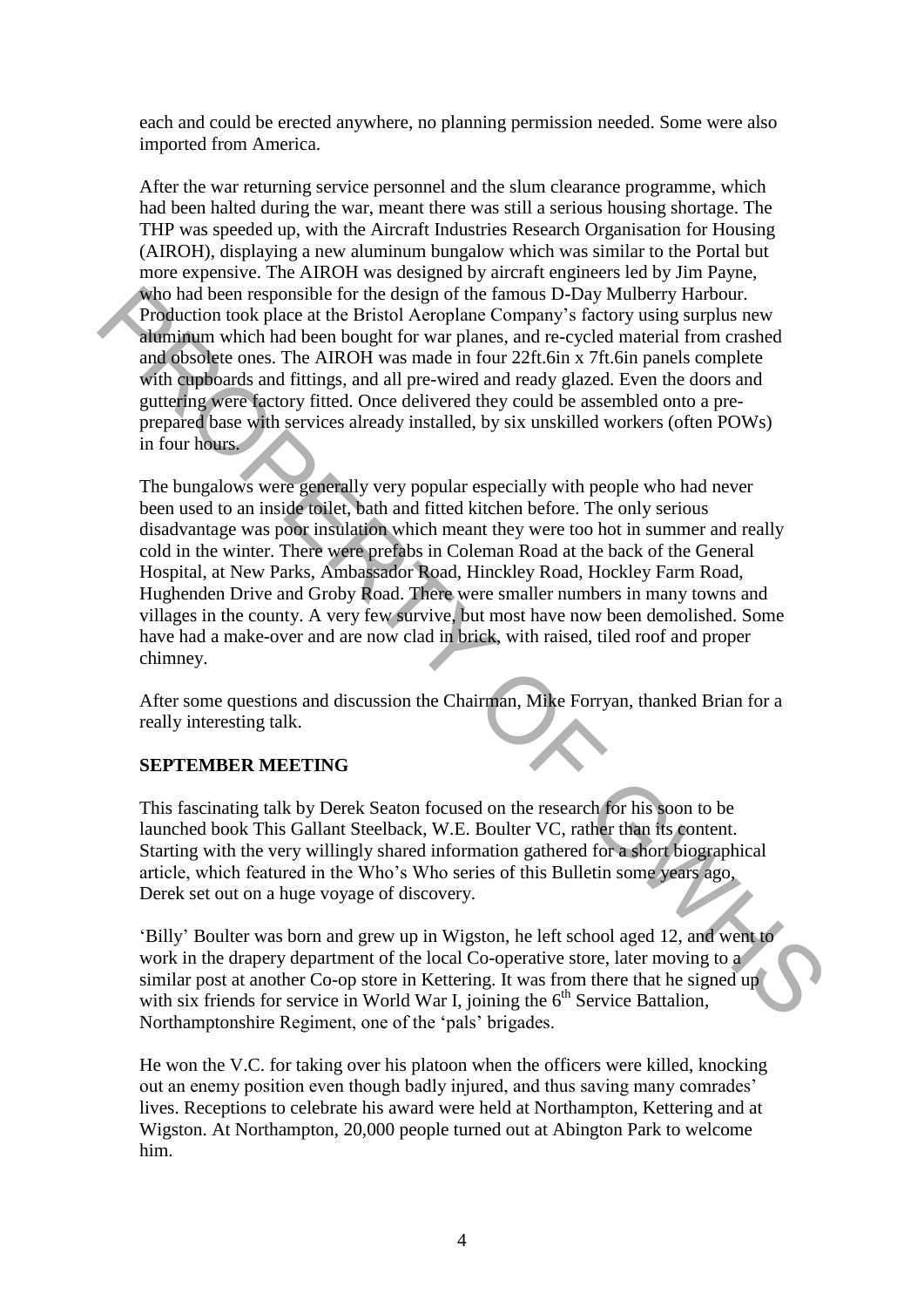The research took Derek to many places, he tracked down nephews and nieces both locally and further away and gained much useful family information and many photographs. He was also given unlimited access to a unique family scrapbook and other relevant memorabilia. His visited London on a number of occasions to visit the Imperial War Museum, the National Army Museum, the National Archives, the Newspaper Library at Colindale, and John Lewis department store head office. Other destinations were the Central Library and the Abingdon Museum in Northampton. The Kettering Library, the Co-operative Society Archives in Manchester and other records in the Midlands. Leicester University and the Leicestershire Record Office. Even a trip to France to photograph Trone Wood where the medal was won.

After a number of questions and some discussion the Vice Chairman, Tony Lawrance, thanked Derek for a really fascinating talk on a true hero of Wigston.

# **OCTOBER MEETING**

Pack Horses and Pack Roads was the subject of this month's talk by Wendy Freer. Pack Horses were in use from the Middle Ages onwards, they would travel as a single animal, or in a train of up to forty. Their handlers were known as Jaggers and could occasionally be women. They carried anything that needed to be transported but typically this might be lime, wool, coal, salt, imported spices and fish from the coast.

Smaller, strong horses were most suited to the job. They wore a special saddle with hooks each side from which panniers or wrapped items were hung. One horse could manage 224 lbs, 10 were needed for a ton of goods. The horses wore bells to warn other travellers of their approach, because a train proceeding in pairs would often block the road completely. Surviving features from these days include the narrow pack horse bridges, with examples in Leicestershire at Anstey, Thurcaston and Aylestone. Other reminders include tracks or roads named The Drift or Drovers Road, Gypsy Lane, Saltersford Road and Green Lane. Also hollow sunken lanes worn down over years of use, perhaps with parallel lines of stones or paving to make causeways, often have a pack road origin. Wild moorland areas often had direction stones, known as Stoops These useful aids to travellers are now sometimes utilized as gate posts. **Frontist line Midlands.** Leitester University and the Leicestershire Record Core<br>
Even a trip to France to photograph Trone Wood where the medal was von.<br>
After a manner of questions and some discussion the Viee Chairman,

The introduction of canals and later the railways, which could deal with much larger loads saw the rapid end of pack horses except in hilly or remote areas.

Drovers were another group of regular road users in the past. Farm animals were walked from as far as Scotland and Wales to market in London, travelling 10/15 miles per day. When they came to water they would swim, even quite large areas such as the Anglesey Straits. Drovers had to be capable of caring for the animals, from medical treatment to seeking appropriate food and shelter for each night. It was necessary to protect their feet, so cattle wore metal nailed-on shoes similar to horseshoes (but needed two for each cloven foot). Pigs wore a type of sock, geese were made to walk through tar and then sand, sheep were strong enough to manage unaided.

After some questions and discussion Wendy was thanked for a most interesting evening by the Chairman, Mike Forryan.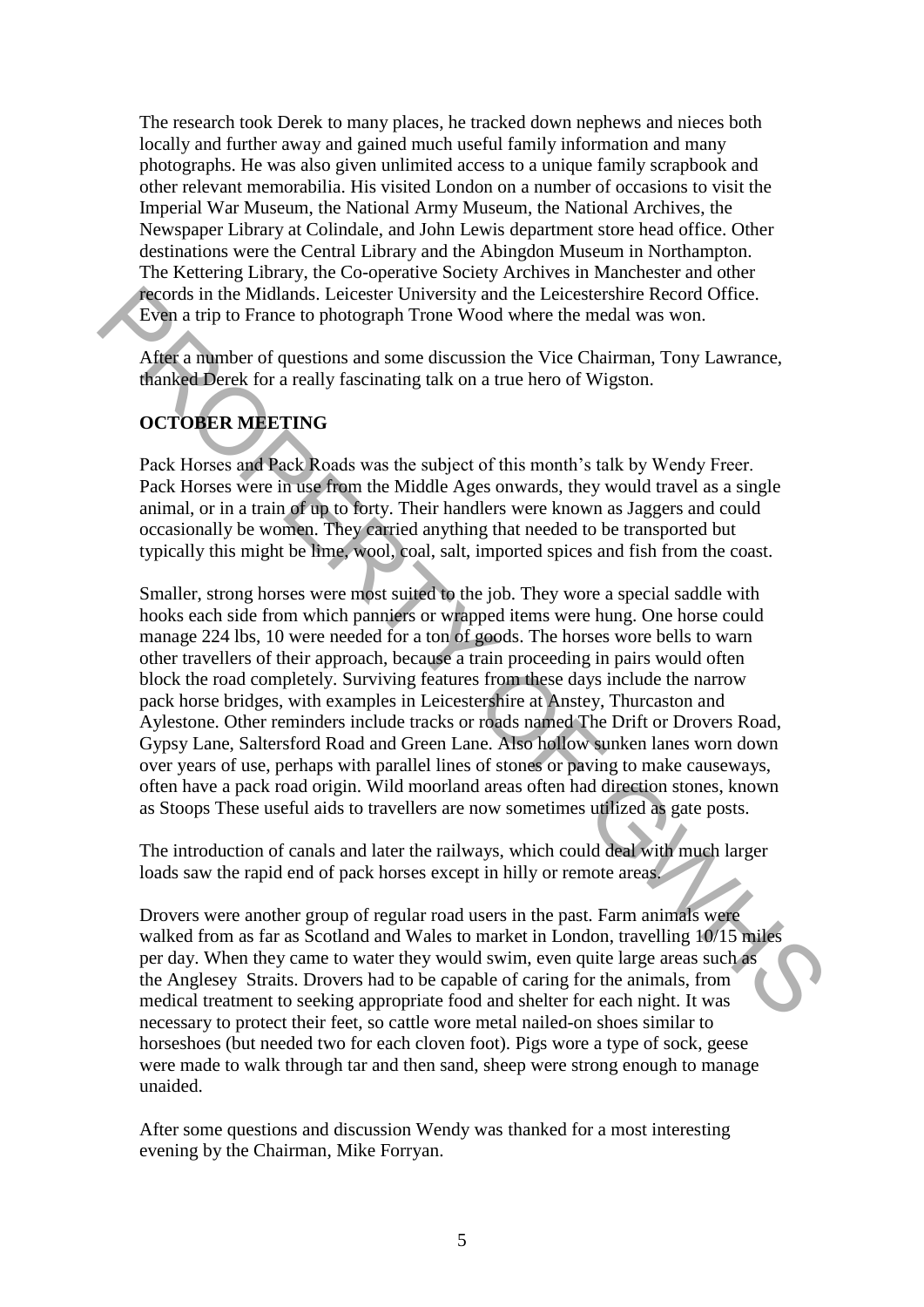#### **SUMMER OUTING TO BELL FOUNDRY AT LOUGHBOROUGH**

On 15<sup>th</sup> June 2011 we have arranged a visit to the John Taylor Bellfoundry at Loughborough. This involves a conducted tour of their museum and the workshop which takes about 1½ hours and will cost £8 00 each. We had to give the numbers who would be coming in order to make the booking. The company will then accept another group or individuals, who wish to go on the same evening, up to their maximum number. We decided to reserve 20 places, which will be available on a first come first served basis. So could members who would like to go on this trip reserve their places (together with payment please), as soon as possible. We shall be starting a list at the November meeting.

We normally get more than 20 on our visits, so when we reach that number we will continue taking names and approach the company for more places. There is a good chance these will be available in the near future, but quite possibly not later on.

The company ask us to ensure that all visitors know they should wear reasonably sturdy footwear, and that people wearing sandals or open toed shoes cannot be admitted on Health and Safety grounds.

Tricia Berry

## **SUBSCRIPTIONS**

**\_ \_ \_ \_ \_ \_ \_** 

At the AGM in February 2010 it was agreed that the Committee could increase the subscriptions due in February 2011 if it was thought necessary. The reason for this was to give members who do not attend meetings regularly some advance warning of any rise so that they do not automatically renew at the old rate. It was decided at the committee meeting on  $29<sup>th</sup>$  September that due to rising costs it would be prudent to make a modest increase, so please note that the rates at renewal next February will rise by £1 00 and will be £11 00 full, or £8 00 concessionary. Figure first served basis. So could members who would like to go on this trip reserve<br>their phase together with payment please), as soon as possible. We shall be starting a<br>list at the November meeting.<br>We normally get mo

#### **MYSTERY SUMMER COACH TRIP**

- - - - - - -

On  $21<sup>st</sup>$  July the society organised an extra event, an evening coach trip led by Duncan Lucas. The route took us through south east Leicestershire where Duncan pointed out features we were mostly familiar with but probably knew little about. We learned of the history of the landscape and villages, and events and people associated with them, plus farming methods, local tales and a good dose of humour. We ended up for refreshments at The Fox at Hallaton before returning to Wigston at about 10.30p.m. A thoroughly pleasant and worthwhile evening enjoyed by members and also by quite a number of friends and visitors too.

The trip was arranged to raise money for the purchase of some up-to-date recording equipment. An extremely generous benefactor, who wishes to remain anonymous,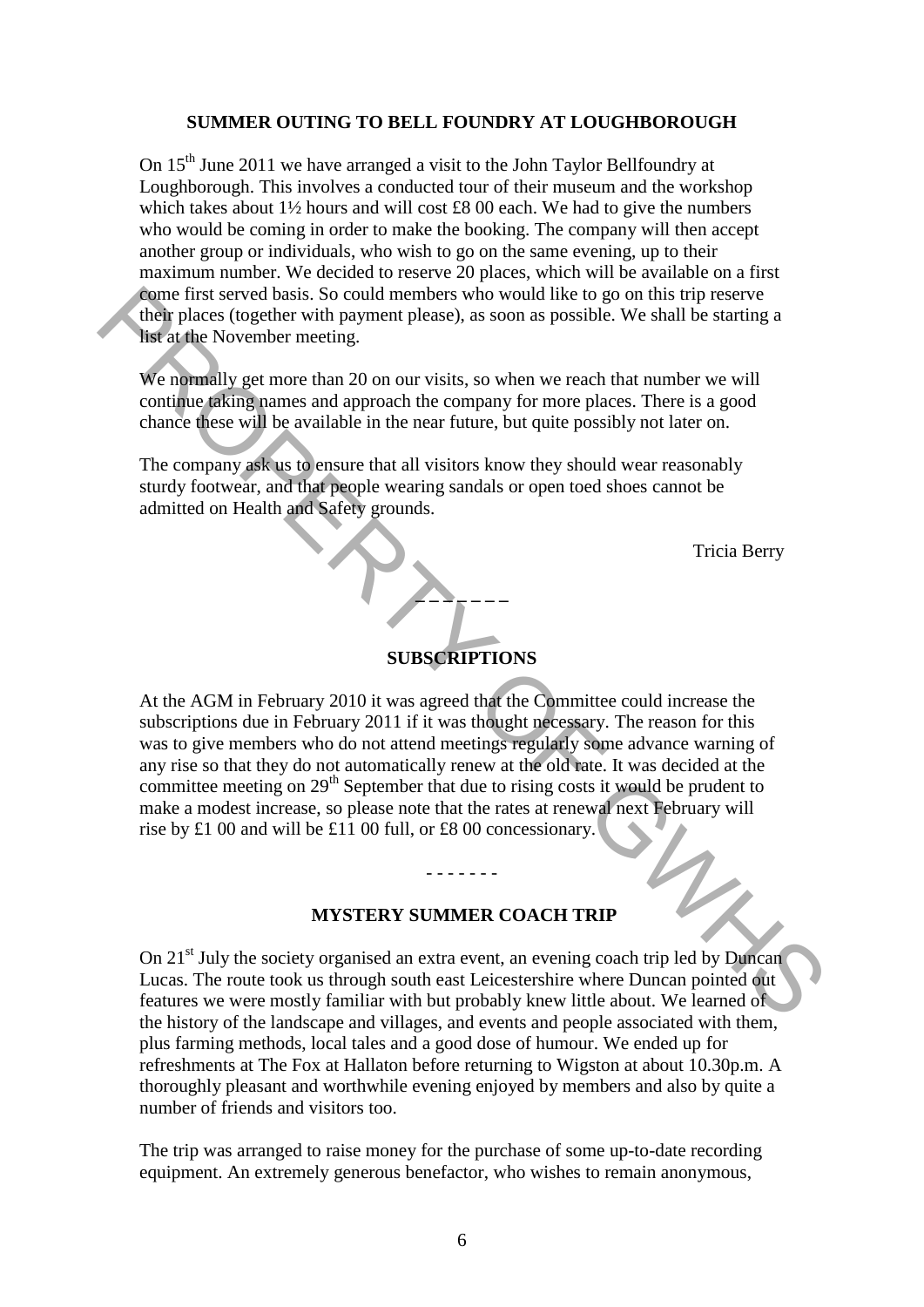paid for the coach and also supplied the raffle prize, so we may well have sufficient funds to make the purchase now. Technical members of the committee will look into what is available and a decision will be made at the next committee meeting probably in April. Thank you very much indeed……..for this most welcome gift to the Society.

#### **PRIDE OF THE BOROUGH**

Congratulations to our member, Evelyn Brooker, for winning first prize in the Oadby & Wigston Borough Council's Pride of the Borough Floral Display Competition, for the best front garden. There were about fifty entries and Evelyn won for the second year running, quite an achievement, well done Evelyn.

#### **NEW MEMBERS**

**- - - - - - -** 

The Committee are always on the lookout for new members. Our Chairman, Mike Forryan, is preparing a 'flyer' to put through letterboxes. He asks members if they know anyone interested in Local History to tell them about our Society and invite them along to a meeting.

#### **NEW BOOKLET ON WIGSTON**

- - - - - - -

The late Bob Walden wrote 'Memories of a Wigston Man - Recollections and stories of life in a Leicestershire village during the First World War'. His son John has put this together as a booklet and very generously offered copies to the Society to sell for our funds. It is a fascinating window into the past with many people and events mentioned. Some stories considerably pre-date WWI and are the recollections of the author's father, such as when he worked for Shipp's the Drapers, who also ran the Post Office, and employed him to deliver the mail on a Penny-Farthing bicycle. Mike Forryan will have copies available at meetings, they cost £2 00 each. **Congratulations to our member.** Evelyn Brooker, for winning first prize in the Oadby<br> **Congrigs to Brooker (for the Bost form**) and the Bost from the Source of the Bost from graden. There were about fifty entries and Eve

#### **THE ARRIVAL OF LOCAL GOVERNMENT IN WIGSTON**

\* \* \* \* \* \* \* \* \* \* \* \* \* \* \* \* \* \* \* \* \* \* \* \* \* \* \* \* \* \* \* \* \* \* \* \* \* \* \* \* \* \* \* \* \* \*

By 1888 it was apparent that the system of local administration that had developed over the previous century was totally inadequate. The existing Sanitary Districts and Parish Councils had legal status but were not part of the mechanisation of government. They were run by volunteers and often no-one could be held responsible for failures to undertake required duties. Also Quarter Sessions were quite unable to handle the ever increasing business.

The Local Government Act (1888) was passed enabling the creation of County Councils whose areas were based of the old pre 1974 historic counties of England. Within these counties, County Boroughs, were established to administer the larger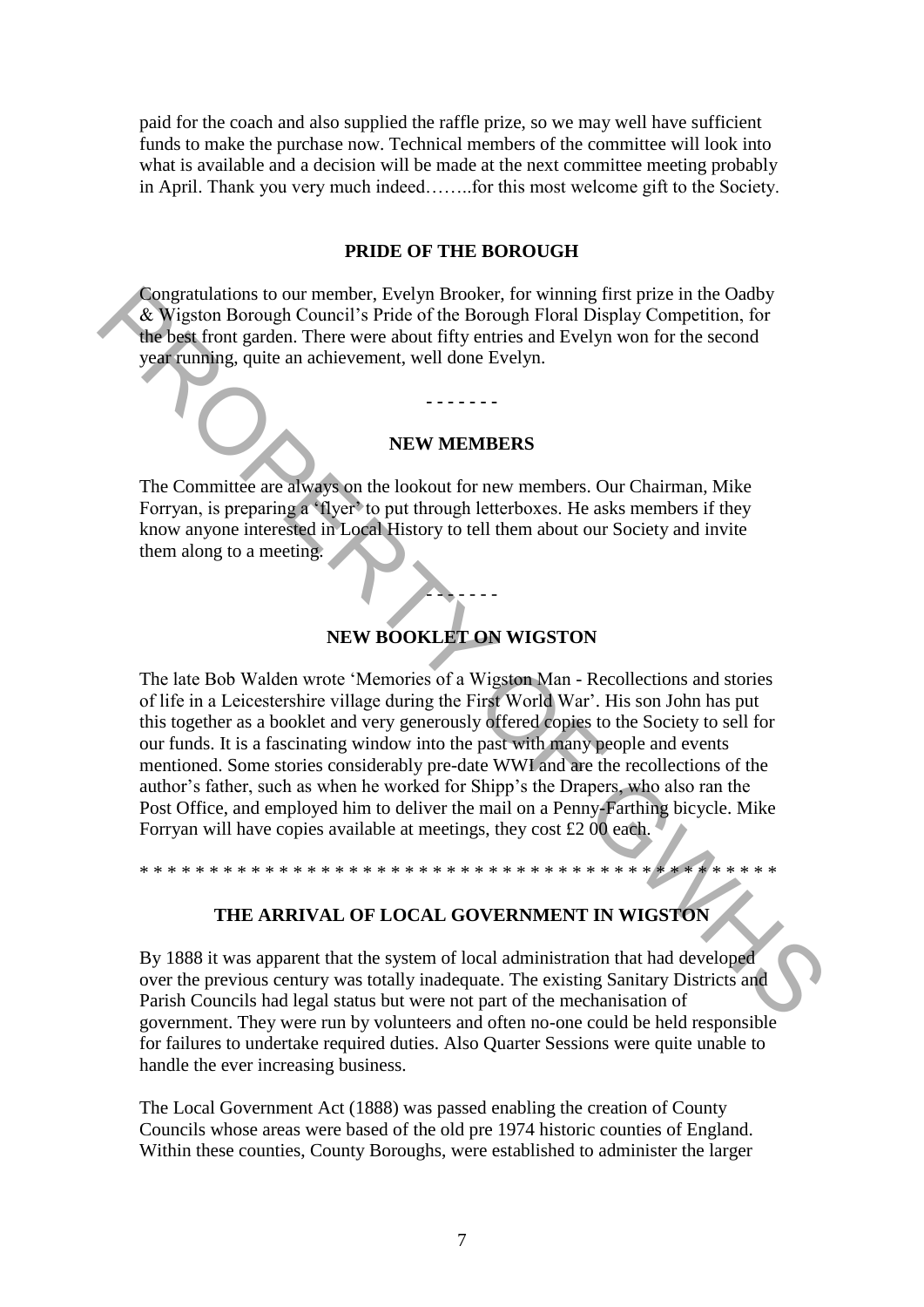towns, and London became the Metropolitan County of London, with full statutory county powers. Crucially all councillors were to be elected.

The Local Government Act (1894) retained the counties and boroughs for the wider administration of the area but enabled divisions into smaller rural and urban district councils for more local management. The Act also provided for the establishment of civil parishes for administrative purposes which were quite separate from ecclesiastical ones. The Act was quickly implemented all over the country. In Wigston, Mr. H.A. Owston, solicitor, of Bushloe House, was instrumental in obtaining urban district status. Thus the village was no longer run by parish volunteers who met at Vestry Meetings, chaired by the Vicar, but by elected councillors who met at Council Meetings, and chose a Chairman from among their number.

The following description of Wigston Magna and South Wigston taken from Wright's 1892 Directory gives an idea of what the district was like just prior to this big change.

**\_ \_ \_ \_ \_ \_ \_** 

**Wigston Magna or Great Wigston**, is a populous and improving parish, situated on the main line of the Midland railway, at its junction with the branch to Rugby, and with the lines to Hinckley, Nuneaton and Birmingham. It is in the Harborough Parliamentary division, and division of Wigston for County Council, hundred and rural deanery of Guthlaxton, Blaby Union, and Leicester County Court district, nearly 4 miles south from Leicester, and 94 from London. The Union Canal passes through the parish. The village has been called Wigston-two-steeples, from there being two churches. One of them, St. Wolstan's [now St. Wistan's], was long disused, and was gradually falling into decay. The tower and greater part of the spire remained, however, in a fair state of preservation. The church was restored in 1853 at a cost of £6,000. A Burial Board has been formed, and a new cemetery of four acres, with mortuary chapel, was opened in 1881. All Saints' Church is a stately wellproportioned fabric (of the Decorated period, with  $14<sup>th</sup>$  century work), consisting of chancel, nave, aisles and tower (with 6 bells), surmounted by a lofty crocketted spire. An ancient rood screen of oak divides the nave from the chancel. There is a beautiful stained window at the east end, the gift of Captain Baddeley. In 1883 Mr. Ingram presented a magnificent organ of three manuals, built by Mr. S. Taylor of Leicester. The Registers date from 1571. The living is a discharged vicarage, of the yearly value of £300, with residence, in the gift alternately of the Haberdashers' Company and the Governors of Christ's Hospital. There are National and Board Schools, the latter erected in 1872; an Infant Board School having been added in 1881. There is a good parochial Library from which there are over 100 issues every week. The Village Hall, erected by a Limited Liability Company, is used for concerts, lectures and public meetings; *Secretary,* Mr. Sml. Matthews. There are several sick societies, including Odd Fellows' (M.U.) [Manchester United], and Church Friendly Society. There is a handsome Independent Chapel, built in 1841, on the site of an old one, at a cost of £1,070. There are also Gospel Preaching Room, Wesleyan, Primitive Methodist and Calvinistic Chapels. A handsome Wesleyan Chapel was built in 1885, from designs of Messrs. Redfern & Sawday, the builder being Mr. O. Wright. The cost was about £1,200, and accommodation is provided for 350 worshippers. A new Primitive Methodist Chapel, situate at the bottom of Moat Street, was also opened in 1886. Wigston, Mr. H.A. Owston, soliciter, of Bushloe House, was instrumental in<br>each scheme of the gas and chosen and polynomial information and Meritary Meetings, chaired by the Vicar, but by elected councillors who met<br>at Co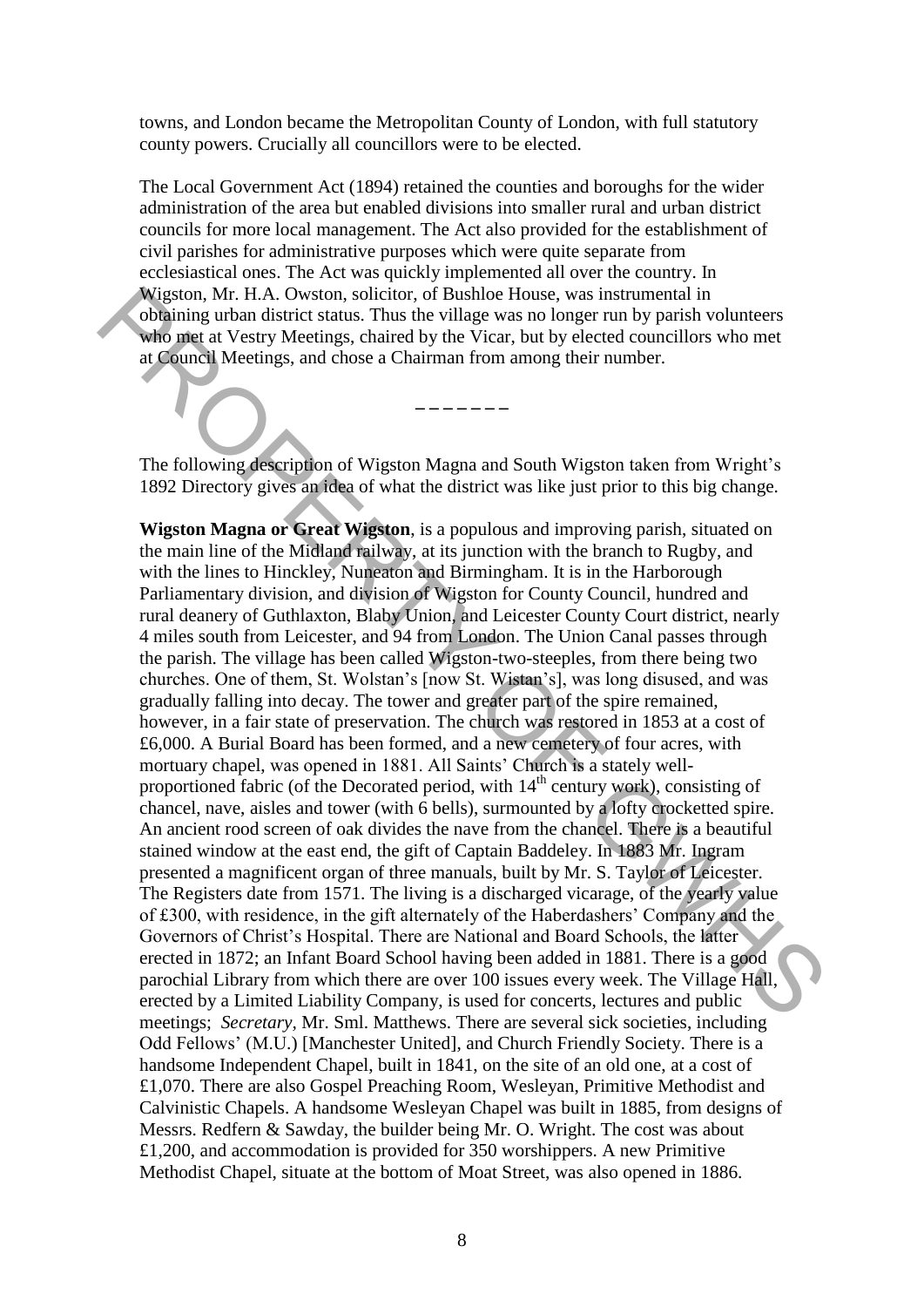Three Almshouses were endowed by Mr[s] Clarke, a former resident, with £174 a year, for the reception and support of eleven inmates. In 1771 Mrs. Catherine Palmer bequeathed 13 acres of land and a house in Leicester for prayers to be said by the resident minister on Sundays, Wednesdays and Fridays. There are several charities producing £90 per year, half of which is distributed in bread, the remainder in fuel and clothing. The village is lighted by gas supplied by a local company, small consumers being charged 3/4d per 1,000 cubic feet. The inhabitants are chiefly employed in the hosiery trade. Here are extensive and handsome engine sheds, belonging to the Midland Railway Company, and employment is found for nearly 300 hands. The Hall is a handsome mansion, and is placed in the midst of extensive and well wooded grounds. Sir Henry St. John Halford is lord of the manor. The principal landowners are the Trustees of A. Cooper, Messrs. Robert Lowe G. Vassal, J.G. Pochin, T. Ingram, Richard Haymes, Tyler Bros. (Leicester) and Thomas George Langham (London). The parish contains 2931a. 1r. 17p. of land; rateable value, £26,668; and the population in 1881 was 4,299, and in 1891 numbered 7,013. The feast is on the first Sunday after November 1<sup>st</sup>. Midland Railway Company, and employment is found for nearly 300 hands. The Hall<br>
is a handsome mansion, and is placed in the midst of extensive and well wooded<br>
grounds. Sir Henry St. John Halford is lord of the manor. Th

All Saints' Church – Services, 11 and 6.30; Communion first Sunday morning in month at mid-day, other Sundays, 8 a.m. *Vicar,* Rev. Henry J. Mason, M.A.; *Wardens,* Messrs. A.A. Cooper and J. Cooper; *Organist,* Mr. Edward P. Cooper; *Sexton,* H. Vann. *Hymns,* A. and M. (new edition).

St. Wolstan's – Sunday 3.30p.m.; *Organist,* Mr. William Vann.

Independent Chapel - Sunday 10.45 and 6.30, Wednesday 7.30p.m. Rev. T.C.

Deeming; *Organist,* Miss Nellie Matthews; *Keeper,* Mr. Thomas P. Johnson.

Wesleyan – 10.30 and 6; *Keeper,* Alfred Smart.

Primitive Methodist – 2.30 and 6; *Keeper,* Mr. Merrick.

Calvinist  $-10.30$  and 6;

Christian Brethren – 11 and 6.30.

Church Mission Room – 3 and 6.30.

School Board (elected Feb. 1890) – Mr. John Wignall (Chairman), Rev. T.C.

Deeming, Col. A.W. Mensergh, Messrs. William Bentley, Orson Wright and J. Gamble*. Clerk,* Mr. J.T. Proctor.

Burial Board – Messrs. H.A. Owston (Chairman), H. Hill, J. Cooper, Ths. Johnson, John Snowden, Rev. H.J. Mason, Col. P.J. Seddon J.P. and Rev. T.C. Deeming. *Clerk,* Mr. A.H. Burgess (solicitor).

Post, Money Order, Telegraph & Office – at Mr. Shipp's, Bell Street. Letters from Leicester arrive at 6.50a.m. and 2.40p.m; box cleared 10.30, 6.20 and 8.15p.m; box in church wall cleared at 10.15 and 5.50 on weekdays only; wall box, Wigston Fields, cleared at 6p.m. weekdays only. Pillar box at station cleared at 11 a.m, 5.45 and 8.30p.m.

**South Wigston**, formerly an outlying hamlet, and containing only a few houses west of the railway, has, during the short space of eight years, developed into a considerable suburb, containing upwards of 700 houses, with a population of upwards of 2,500, including a large timber yard and building works, three boot and shoe factories, elastic web works, biscuit manufactory, an iron foundry, and some good retail shops. There are an iron church, in charge of a curate, and mission rooms for several dissenting bodies. A large Board School has been erected, at a cost of upwards of £4,000. It is proposed shortly to erect a permanent church in place of the iron one. There is a coffee house, a fine building standing on the Blaby Road, with concert hall,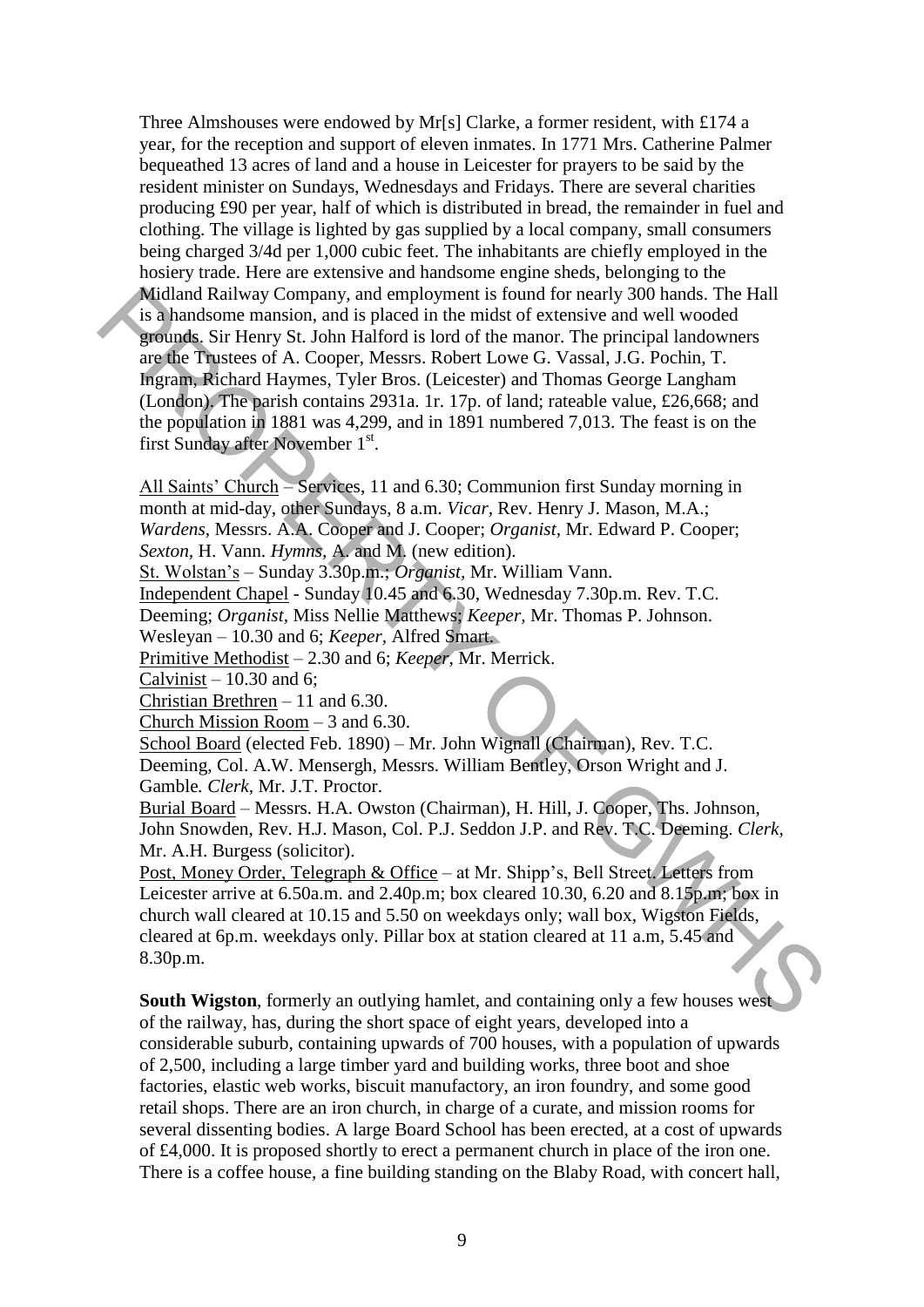a bagatelle room, a skittle alley attached, also a handsome and commodious hotel on the Blaby Road, considered to be one of the finest in the Midlands, likewise a large one in Canal Street.

All Saints' Mission Church – Services, Sunday at 11a.m. and 6.30p.m. Communion first and third Sunday in month and on chief festivals at 8a.m., and second and fourth at 11a.m. Curate, Rev. G.H. Fraser; Organist, Mr. Arthur Abbott.

Congregational Mission Room, Blaby Road – Services, Sunday 11 and 6.30; Tuesday 7.45p.m. Rev. James Clarke; *Secretary,* Mr. C. Redshaw; *Organist,* Mr. J. Tarry. Wesleyan Chapel, Blaby Road – Services, Sunday 10.30 and 6. *Keeper,* Mr. Underwood, Station Street.

Christian Meeting House, Canal Street – Services, Sunday 10.30 and 6. *Steward,* Benjn. Toone.

Primitive Methodist, Station Street – Services, Sunday 2.30 and 6.

Post, Money Order, Telegraph and Telephone Office, Blaby Road – Mrs. Jane Adams, sub-postmistress, Letters from Leicester delivered at 7.30a.m. and 1.15p.m; box cleared at 10.50, 6.25 and 8.30 on weekdays only. Telegraph business on Sundays from 8 to 10a.m.

**\_ \_ \_ \_ \_ \_ \_** 

Most of Wigston Magna and South Wigston combined to form Wigston Magna Urban District Council with effect from 31/12/1894. It consisted of fifteen councillors, three for each of the five wards. The largely rural area to the east of Wigston, including Kilby Bridge broke away to form East Wigston Rural District Council with effect from 28/12/1894. This latter consisted of ten councillors, two for each of the five wards.

Before this change there was much activity, Liberals and Conservatives held meetings to rally support and endorse nominations. Speakers explained what their priorities would be if they were elected. The most pressing problem was improvements to sanitation there having been thirty cases of Diphtheria in the area that year. Most candidates stood for the party they belonged to but not all, three members of the Liberal party stood as Independent Liberals which caused much disapproval from some of their fellow members. 34 Spm. Rev. James Claude; Sceretary, Mr. C. Redshaw; Organist, Mr. J. Tary.<br>Weakeyam Changel, Blaby Road – Services, Sunday 10.30 and 6. Keeper, Mr.<br>Underwood, Station Street.<br>Christian Meeting House.<br>Christian Meeting H

The Leicester Chronicle & Leicestershire Mercury of  $1/12/1894$  reports that:

"*A meeting of the Conservative Burgesses of the town of Wigston Magna to choose fifteen candidates for the new urban district council was held at the Long Street schools on Monday 26/11/1894. Mr. H A Owston presided and stated that the Conservatives had offered the Liberals eight members as against the Conservative seven and also the right to nominate the chairman but they declined. He did not think the question should be a political one and some of the gentlemen nominated tonight were some who did not belong to the Conservative party. They were men who had lived in the village of Wigston all their lives and had got the welfare of their village at heart. They had come forward in a patriotic and magnanimous way to support their side. Put aside all question of party and had given themselves up to patriotism. By doing this they did not give up their feelings, could still retain all their political feelings."*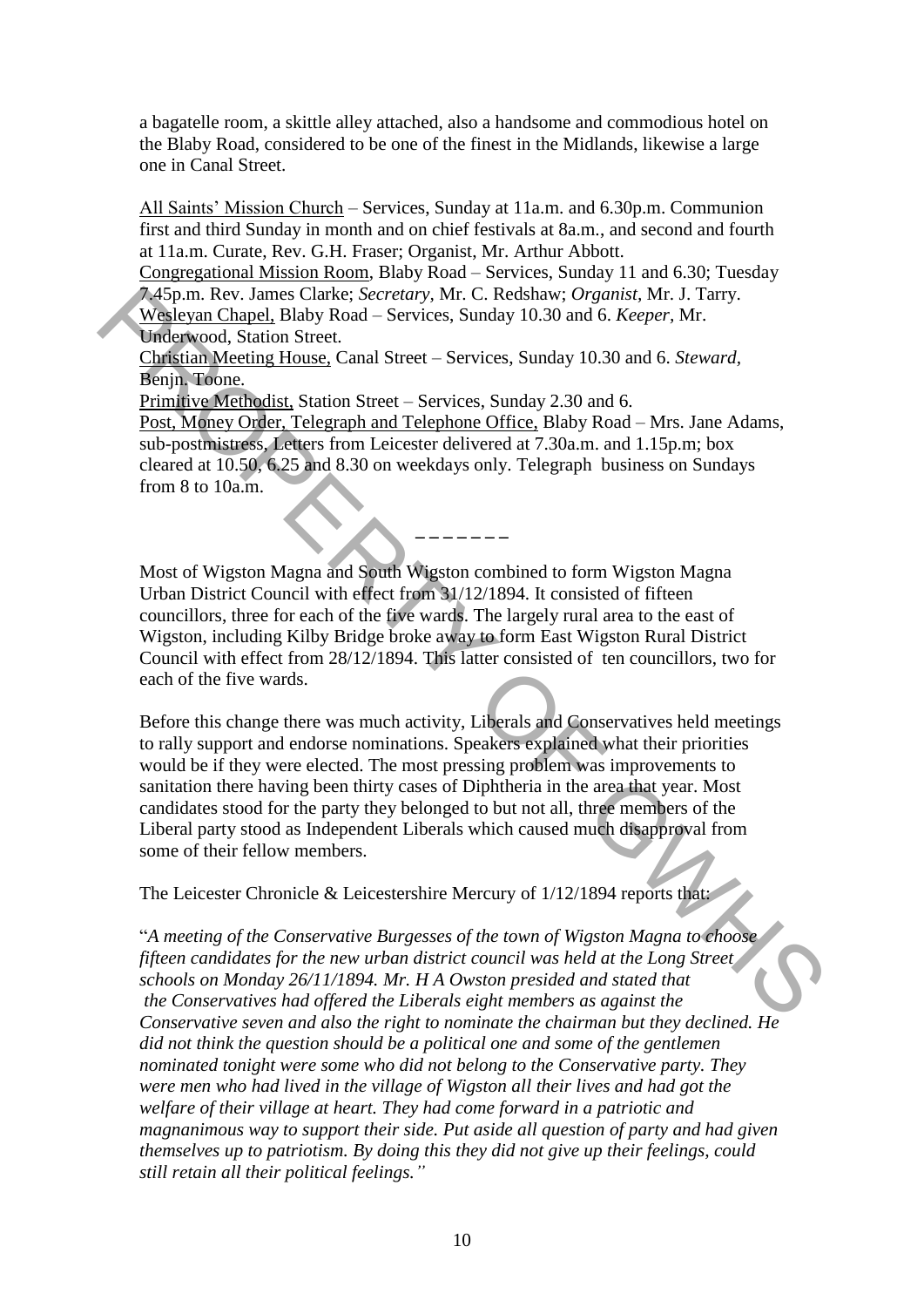There were three of these Independent Liberal nominations, Mr. J.D. Broughton, Mr. J.A. Harris and Mr. J. Snowden. "*Mr. Broughton, then spoke to the meeting. He said he was a Liberal but thought the compromise offered by the Conservative Party was a fair one and that was the reason of his present conduct. They might have saved £150 if only a contest could have been avoided. He considered they were acting as Mr. Logan had advised them to."* [Mr. Logan was the Liberal MP for Harborough division at the time]. *"The latter had advised them to put politics to one side and get the best men they possibly could and he thought they were sticking to the programme."*

# **Elected**

|                          | A further meeting, this time to hear the independent candidates, was reported in the<br>same newspaper two weeks later. Mr. Broughton again spoke, saying:<br>"he was not going to be led by the Liberal Association. They could have picked fifteen<br>men, seven from one side and eight from the other, better than they would secure as a<br>result of the elections. He said he had been reluctantly induced to come forward by<br>Liberal friends, not by the Conservatives as had been stated. Having come forward it<br>was his determination to fight with all vigourfor return to the council. Mr.Harris<br>said he did not feel called upon to apologise to anyone for the position in which he<br>stood. It was not honest Liberalism they were fighting but a local faction of the party<br>which thought more of their party than the wellbeing of the town in which they lived.<br>Mr. Snowden said that having been told he did nothing for Wigston he would explain<br>public matters upon which he had taken an interest. Mr. Owston then spoke in support<br>of the three gentlemen.'<br>The results of the election for councillors for the new Wigston Magna Urban District |                                    |  |
|--------------------------|--------------------------------------------------------------------------------------------------------------------------------------------------------------------------------------------------------------------------------------------------------------------------------------------------------------------------------------------------------------------------------------------------------------------------------------------------------------------------------------------------------------------------------------------------------------------------------------------------------------------------------------------------------------------------------------------------------------------------------------------------------------------------------------------------------------------------------------------------------------------------------------------------------------------------------------------------------------------------------------------------------------------------------------------------------------------------------------------------------------------------------------------------------------------------------------------------|------------------------------------|--|
| Council were as follows: |                                                                                                                                                                                                                                                                                                                                                                                                                                                                                                                                                                                                                                                                                                                                                                                                                                                                                                                                                                                                                                                                                                                                                                                                  |                                    |  |
|                          | <b>Elected</b>                                                                                                                                                                                                                                                                                                                                                                                                                                                                                                                                                                                                                                                                                                                                                                                                                                                                                                                                                                                                                                                                                                                                                                                   |                                    |  |
|                          | St. Wolstan's Thomas Henry Johnson, farmer, 78 Bull Head Street<br>William Goodwin Forryan, butcher, Bell Street<br>John Snowden, needle maker, 11 Bull Head Street                                                                                                                                                                                                                                                                                                                                                                                                                                                                                                                                                                                                                                                                                                                                                                                                                                                                                                                                                                                                                              | L 155<br>L 138<br>IL129            |  |
| Central                  | Hiram Abiff Owston, solicitor, Bushloe House,<br>Francis Hickling Freckingham, butcher/grazier, Long St<br>John Walker, grocer, Cherry Street                                                                                                                                                                                                                                                                                                                                                                                                                                                                                                                                                                                                                                                                                                                                                                                                                                                                                                                                                                                                                                                    | C 150<br>C 114<br>L 111            |  |
| All Saints'              | John Daykin Broughton, hos.manuf, Bull Head Street<br>John Cooper, maltster, 55 Long Street<br>George Ross, baker, 29 Moat Street                                                                                                                                                                                                                                                                                                                                                                                                                                                                                                                                                                                                                                                                                                                                                                                                                                                                                                                                                                                                                                                                | IL147<br>C <sub>135</sub><br>L 123 |  |
| Fairfield                | Orson Wright, builder/contractor, Blaby Road, SW<br>Henry James Barwick, school master, Blaby Road SW<br>William Dunmore, biscuit manuf, Blaby Road, SW                                                                                                                                                                                                                                                                                                                                                                                                                                                                                                                                                                                                                                                                                                                                                                                                                                                                                                                                                                                                                                          | C <sub>114</sub><br>L 101<br>L 89  |  |
| <b>Bassett</b>           | Arthur Moulds, leather factor, Blaby Road, SW<br>John Bruce, elastic web foreman, Orange Street SW<br>Richard Henry Warren, foundry manager, Blaby Road, SW                                                                                                                                                                                                                                                                                                                                                                                                                                                                                                                                                                                                                                                                                                                                                                                                                                                                                                                                                                                                                                      | L 143<br>L 124<br>C <sub>106</sub> |  |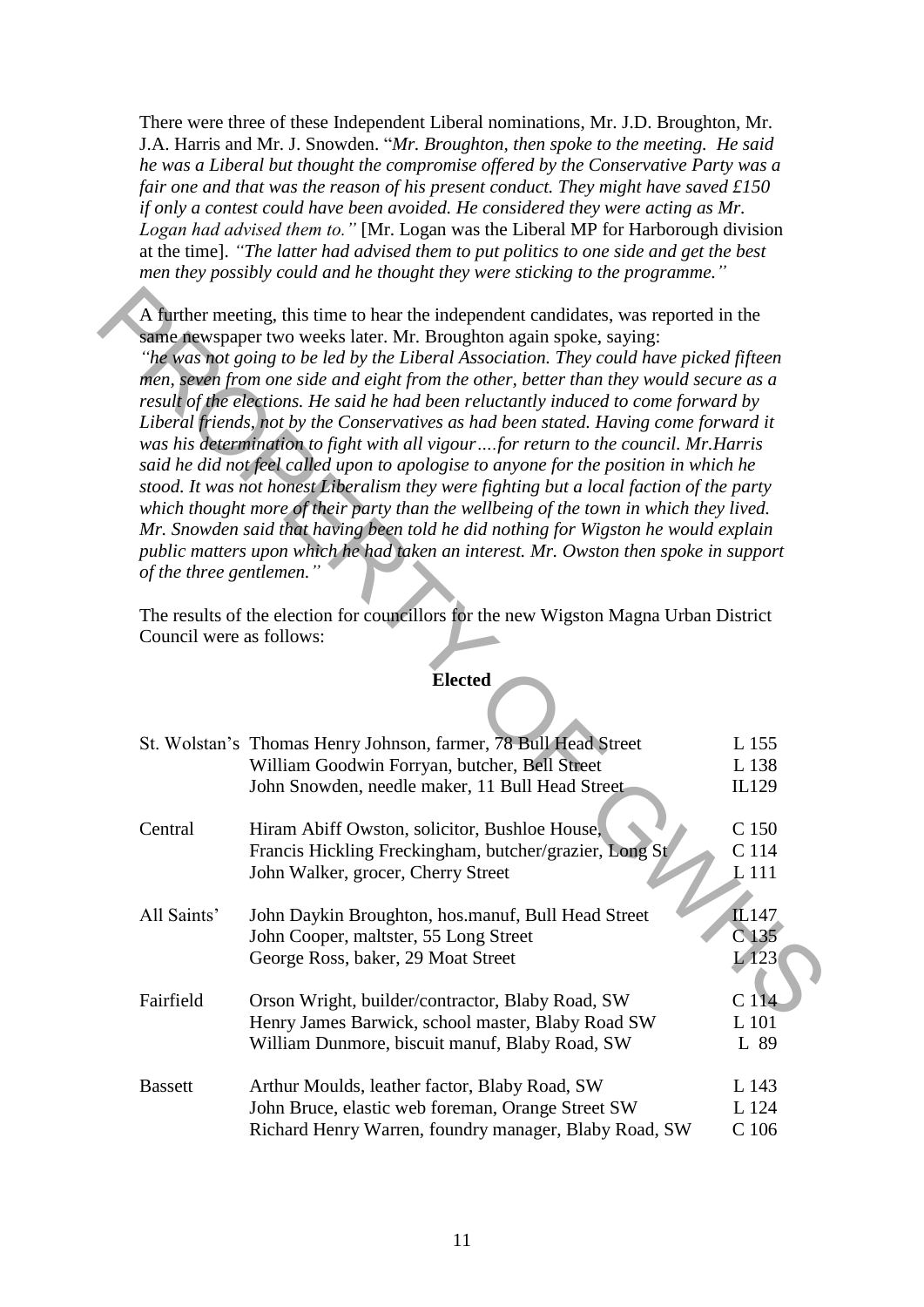#### **Not Elected**

- St. Wolstan's: Reuben Broughton, hos. manuf, Junction Road, IL. George Shipp, coal merchant/farmer, Bull Head Street, C. John A. Harris, gas works manager, Newgate End, IL.
- Central: John Cheney, cabinet maker, Leicester Road, C. William Sibson, gardener, I. William R Herbert, framework knitter, Gladstone Street, L.
- All Saints': Henry Hill, hos. manuf, Moat Street, L. John Wignall, Co-operative Society manager, Long Street, L. William Loveday, corn merchant/brewer's agent, 35/37 Bull Head Street, C.
- Fairfield: Charles Foister, carpenter, Fairfield Street, SW, L. Robert Hamp, retired station master, Blaby Road, SW, C. Henry Onions, carpenter, Blaby Road, SW, C.
- Bassett: Charles Burdett, hosiery foreman, Blaby Road, SW, C. John Thomas Rowlett, bootmaker, L. Harry Atkinson, stove grate fitter, Healey Street, SW, Isaac Rayner, labourer/benefit society agent, Healey Street, SW.

#### **Elected**

| All Saints':                                                                                                                      | Henry Hill, hos. manuf, Moat Street, L. John Wignall, Co-operative<br>Society manager, Long Street, L. William Loveday, corn<br>merchant/brewer's agent, 35/37 Bull Head Street, C.                                      |                |  |
|-----------------------------------------------------------------------------------------------------------------------------------|--------------------------------------------------------------------------------------------------------------------------------------------------------------------------------------------------------------------------|----------------|--|
| Fairfield:                                                                                                                        | Charles Foister, carpenter, Fairfield Street, SW, L. Robert Hamp,<br>retired station master, Blaby Road, SW, C. Henry Onions, carpenter,<br>Blaby Road, SW, C.                                                           |                |  |
| Bassett:                                                                                                                          | Charles Burdett, hosiery foreman, Blaby Road, SW, C. John Thomas<br>Rowlett, bootmaker, L. Harry Atkinson, stove grate fitter, Healey<br>Street, SW, Isaac Rayner, labourer/benefit society agent, Healey Street,<br>SW. |                |  |
| Independent.                                                                                                                      | The abbreviations are: L = Liberal, C = Conservative, IL = Independent Liberal, I =                                                                                                                                      |                |  |
| The results of the election for councillors for the new East Wigston Rural District<br>Council were as follows:<br><b>Elected</b> |                                                                                                                                                                                                                          |                |  |
|                                                                                                                                   | St. Wolstan's: Eleanor Shield, married woman, Roseleigh, Granville Road<br>Richard Hassall, farmer, Kimberley House, Spa Lane                                                                                            | L 172<br>L 140 |  |
| Central:                                                                                                                          | William Usherwood, lic. vict, Railway Hotel, Station Road<br>John Walker, grocer, Cherry Street                                                                                                                          | C 122<br>L 102 |  |
| All Saint's:                                                                                                                      | George Ross, baker, 29 Moat Street<br>Daniel Johnson, farmer, 10 Newgate End                                                                                                                                             | L 154<br>L 129 |  |
| Fairfield:                                                                                                                        | Orson Wright, builder/contractor, Blaby Road, SW<br>William Dunmore, biscuit manuf. Blaby Road, SW                                                                                                                       | C 117<br>L 88  |  |
| Bassett:                                                                                                                          | John Gamble, boot/shoe manuf, Water Street, SW<br>Samuel Freeman, house furnisher, Canal Street, SW                                                                                                                      | L 117<br>L 110 |  |

#### **Not elected**

St. Wolstan's:Thomas Goodin, Mowsley End, aerated water manuf, C. John Thomas Boulter, lic. vict, Durham Ox, Long Street, C.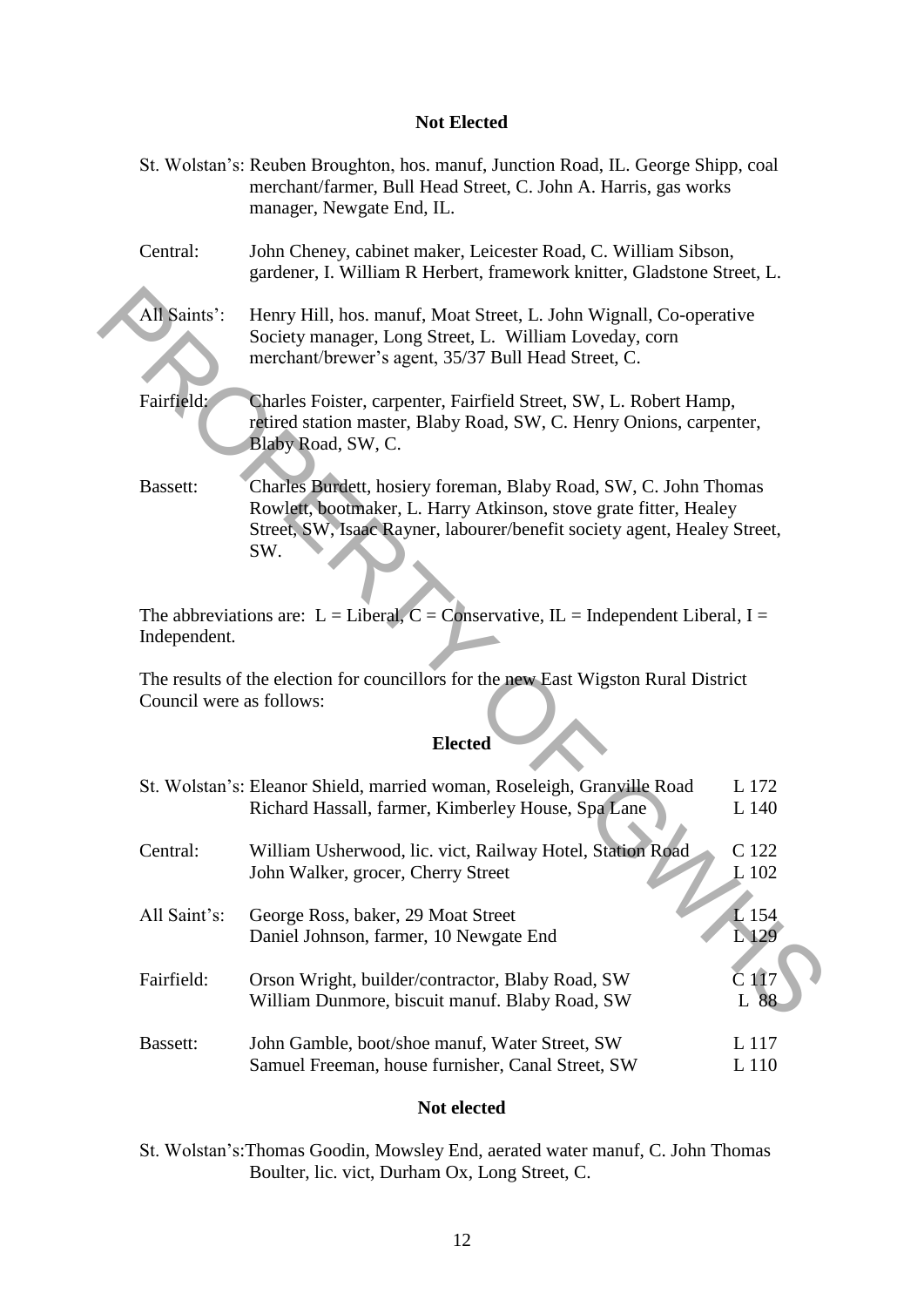| Central:        | William Cook, farmer/grazier, 12 Long Street, C.                                                                                                |
|-----------------|-------------------------------------------------------------------------------------------------------------------------------------------------|
| All saints':    | William Loveday, corn merchant/brewer's agent., 35/37 Bull Head<br>Street, C. Ambrose Lee, retired hos. manuf, Homefield, Aylestone<br>Lane, C. |
| Fairfield:      | Robert Kind, boot & shoe maker, 35 Kirkdale Road, SW.                                                                                           |
| <b>Bassett:</b> | Thomas Herrick, draper, 65 Blaby Road, SW, C.                                                                                                   |

The newly elected councillors for the urban district met at the National School in Long Street, on the day of formation. This school, now demolished, stood on the site of the car park used until recently by the Working Men's Club. The first item on the agenda was to select their Chairman and Vice Chairman. It was by no means a unanimous decision. Mr. Wright proposed, and Mr. Broughton seconded, that Mr. Owston be appointed Chairman, but Mr. Walker and Mr. Ross then proposed Mr. Moulds. A vote was taken and Mr. Moulds won by 8 votes to 7, so he became Chairman and Mr. Walker was appointed Vice Chairman. It was agreed that two meetings would be held at Wigston Magna and one at South Wigston. Alfred Burgess, solicitor, was appointed Clerk at £80 per annum. Bargett: Thomas Herrick, draper, 65 Blaby Road, SW, C.<br>
The movily elected councillors for the urban district met at the National School in<br>
Long Street, on the day of formation. This school, now demolished, stood on the

The National School seems to have proved an unsatisfactory venue because at a subsequent meeting a letter dated 22/1/1895 from J.T. Proctor, clerk to the school board, was noted in the minutes. This offered the new council the use of a room at either the Board School in Long Street, (now the Record Office), or at Bell Street School, at 1/6d per evening. It was noted that the following meeting on 5/2/1895 was to take place in a fortnight at Bell Street School.

By the time Wright's Directory of 1895 was published a few changes had occurred. The Burial Board is not mentioned, the management of the cemetery having been taken over by the new council. A.H. Burgess had been replaced as clerk to the council by his employee John Thomas Proctor. All the councillors were still in place with one notable exception. Arthur Moulds had stepped down from his position as Chairman and from his seat on the council and had moved to Leicester. His place was taken by William Atkins, a shoe maker, who lived in Timber Street, South Wigston. Mr. A.H. Owston was elected the new Chairman.

Tricia Berry

Sources:

Book 3 Green folders of council schedules in  $2<sup>nd</sup>$  search room –LRO. Wigston UDC Minute Book DE6335/1 – LRO. Wright's Directories 1892 & 1895. Census Returns 1891 & 1901. Leicester Chronicle & Leicestershire Mercury  $1^{st}/8^{th}$  &  $15^{th}$  December 1894 – LRO.